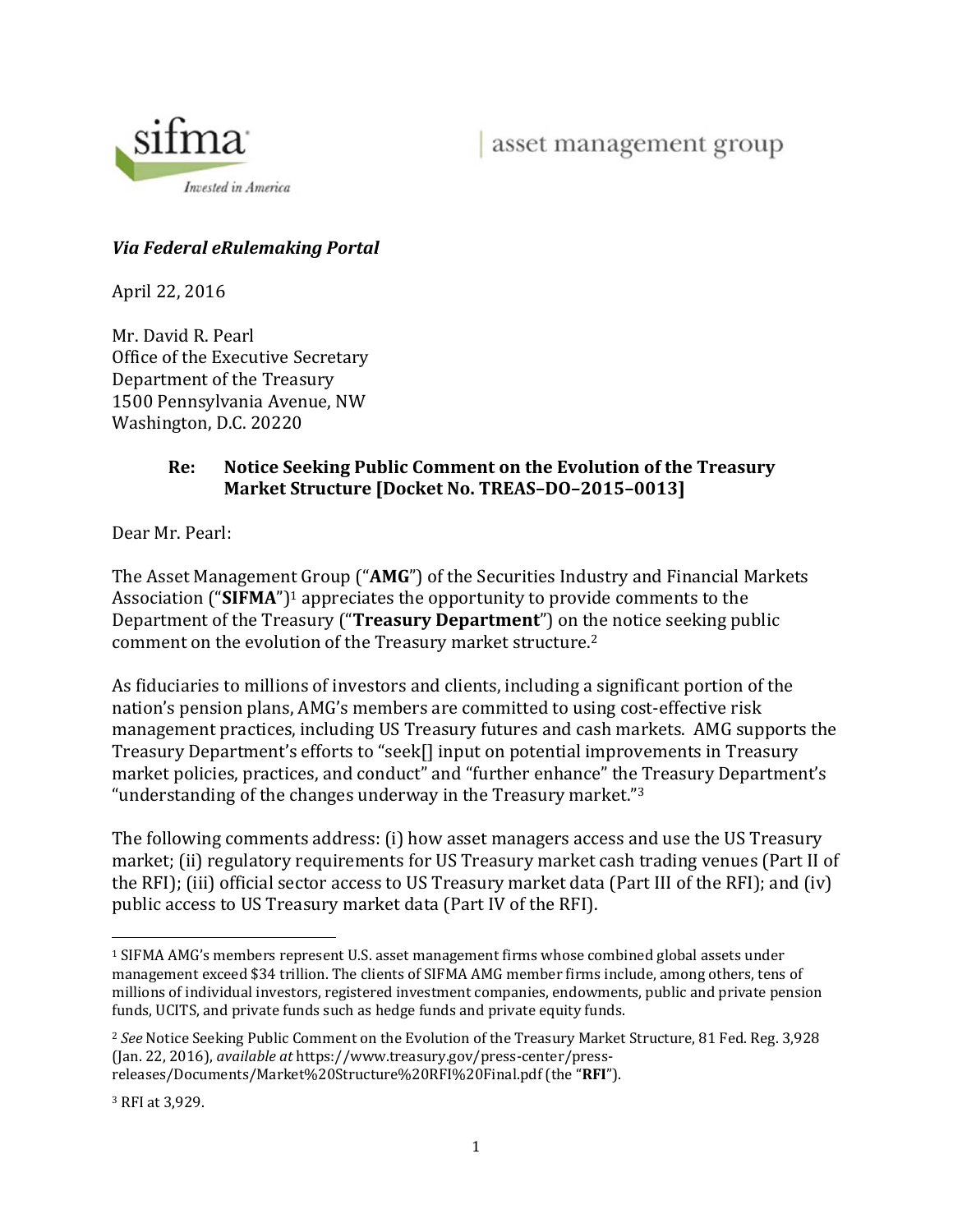### **I. ROLE OF ASSET MANAGERS IN FINANCIAL MARKETS; HOW ASSET MANAGERS ACCESS AND USE THE US TREASURY MARKET**

Asset managers rely on access to the US Treasury cash market as a highly-liquid, stable source of reliable investment securities. The RFI accurately describes it as "a significant investment instrument and hedging vehicle for global investors, [and] a risk-free benchmark for other financial instruments"<sup>4</sup> US Treasury securities are vital to any asset manager's comprehensive strategy and portfolio maintenance to obtain a desired exposure, hedge risk, diversify portfolio holdings, and protect capital.

Funds generally transact in US Treasury securities with a "buy and hold" strategy, though the liquid nature of this market does not restrict activity to this one approach. Asset managers access the Treasury market through a wide array of venues, including dealer-toclient bilateral portals and multi-to-multi electronic trading platforms. Each offers unique characteristics that may be more appropriate for different purposes, market conditions and investment strategies.

# **II. US TREASURY MARKET CASH TRADING VENUES SHOULD BE SUBJECT TO REGISTRATION AND CERTAIN UNIFORM REGULATORY OBLIGATIONS TO SUPPORT THE HEALTH OF THE US TREASURY MARKET.**

Part II of the RFI focuses on continued monitoring of trading and risk management practices across the US Treasury Market and the current regulatory requirements applicable to the government securities market and its participants. Asset managers generally transact in the Treasury market in one of two ways: directly with a counterparty through bilateral negotiations or through a trading venue with multiple participants. AMG supports the Treasury Department's position that "[r]isk controls at firms and trading venues must be able to monitor order and trade activity at the increased speeds made possible by  $\iint$  automation" and generally agrees that "many trading platforms and firms have updated their risk management practices to better align them with a faster and more complex trading environment."<sup>5</sup>

Trading platforms should be required to demonstrate adequate risk management, order and trade monitoring, and associated capabilities. This could be accomplished, for example, by subjecting these venues to Securities and Exchange Commission ("**SEC**") rules for alternative trading systems, even if they only facilitate the trading of government securities.6

The need for regulatory certainty is particularly acute due to potential risks associated with increased automation, speed, and order complexity. AMG believes that setting a minimum regulatory threshold would establish some uniformity across trading venues and, at the

 4 RFI at 3,928. 

<sup>5</sup> *Id.* at 3,930. 

<sup>&</sup>lt;sup>6</sup> See Regulation of Exchanges and Alternative Trading Systems, 17 C.F.R. Part 242.300-242.303.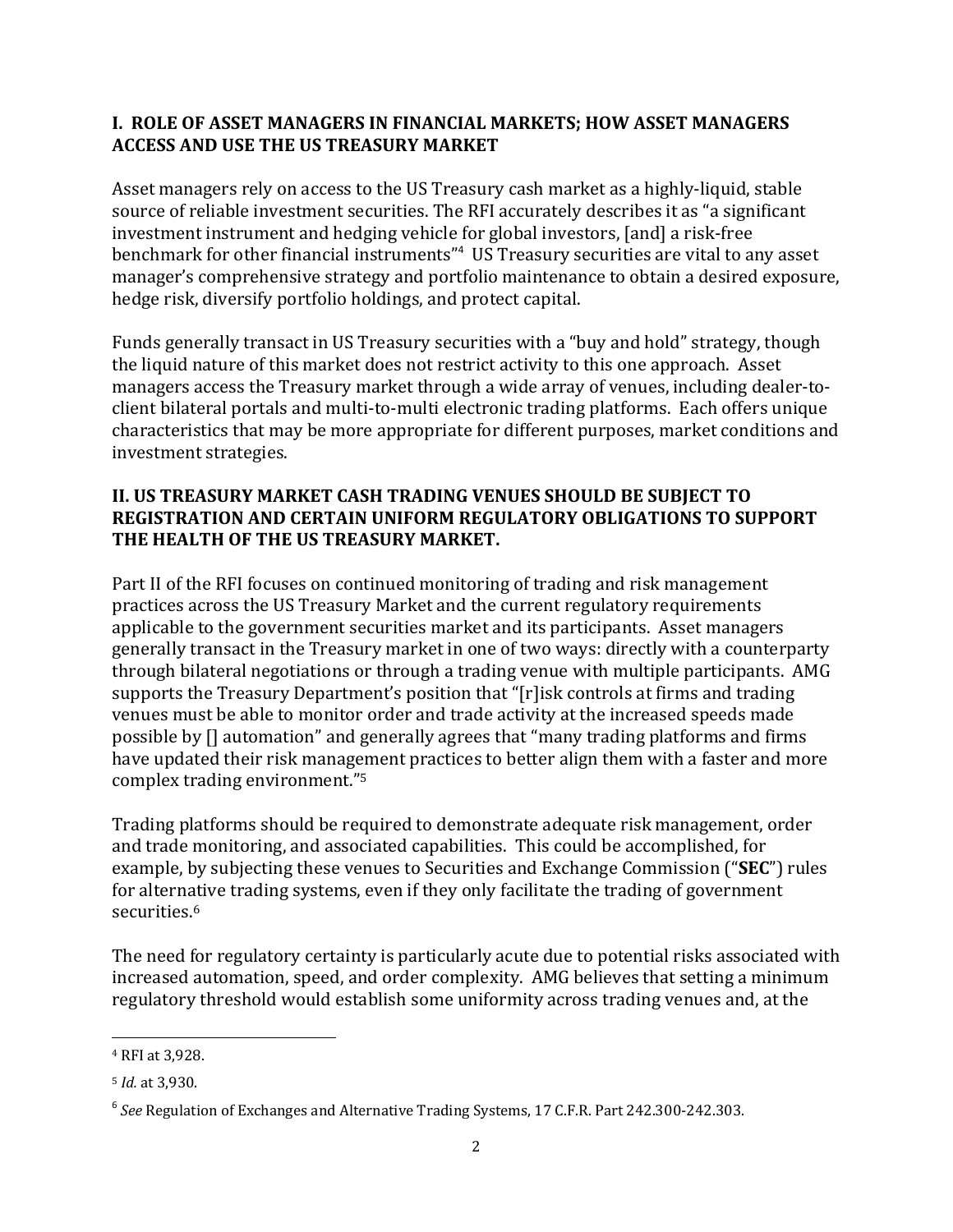same time, would prevent a "race to the bottom" on core functions necessary to foster liquidity and facilitate US Treasury cash market activity. Through appropriate registration and/or regulation, adequate oversight will ensure that cash trading venues are able to address any risks to well-functioning markets and ensure appropriate market integrity.

As the RFI notes, "[t]here are differences in the current regulatory requirements applicable to the government securities market as compared to other US securities, commodities and derivatives markets."7 For example, "Treasury futures are required by law to be traded on a registered exchange" and "are centrally cleared at [Chicago Mercantile Exchange's] clearinghouse."<sup>8</sup> AMG believes that, like other highly liquid, frequently traded instruments, cash Treasuries should be able to be traded bilaterally or on regulated trading venues subject to minimum regulatory burdens that ensure adequate standards are met and that the venues can provide sufficient resiliency and transparency to serve the marketplace.

Lastly, the RFI notes the "growing presence of principal trading firms"<sup>9</sup> ("PTFs"). AMG believes that financial regulators should consider a careful evaluation of the role of PTFs and any possible risks posed by the activities of PTFs (including potentially significant basis risk), particularly compared to those risks posed by traditional broker-dealer market makers. Consideration may include, among other things, an analysis of whether, given the even larger role PTFs play in the interdealer market, PTFs should be subject to similar assessments as those imposed on primary dealers.

# **III. AMG SUPPORTS OFFICIAL SECTOR REPORTING OF US TREASURY CASH SECURITIES MARKET ACTIVITY.**

AMG believes that regulators should enjoy "comprehensive official sector access to data, particularly with respect to U.S. Treasury cash market activity"<sup>10</sup> for systemic risk oversight and mitigation purposes.

The Treasury Department should seek the "most efficient and effective way to collect, aggregate, and appropriately monitor U.S. Treasury cash and futures markets data."<sup>11</sup> To that end, AMG supports the Treasury Department's interest in relying, to the extent possible, on existing official sector reporting infrastructure. Establishing a global framework for reporting US Treasury cash securities market information should leverage existing architectures relied upon by market participants for asset classes. Of all of the existing regulatory reporting infrastructures, AMG members generally believe FINRA TRACE model may work well for regulatory reporting of US Treasury securities transactions. Of course, the successful implementation of a FINRA TRACE-like model for US Treasury cash securities would still require a significant amount of time and resources.

<sup>11</sup> *Id.*

 <sup>7</sup> RFI at 3,930, FN 11.

<sup>8</sup> *Id.* at 3,928. 

<sup>9</sup> *Id.*

<sup>10</sup> *Id.* at 3,931.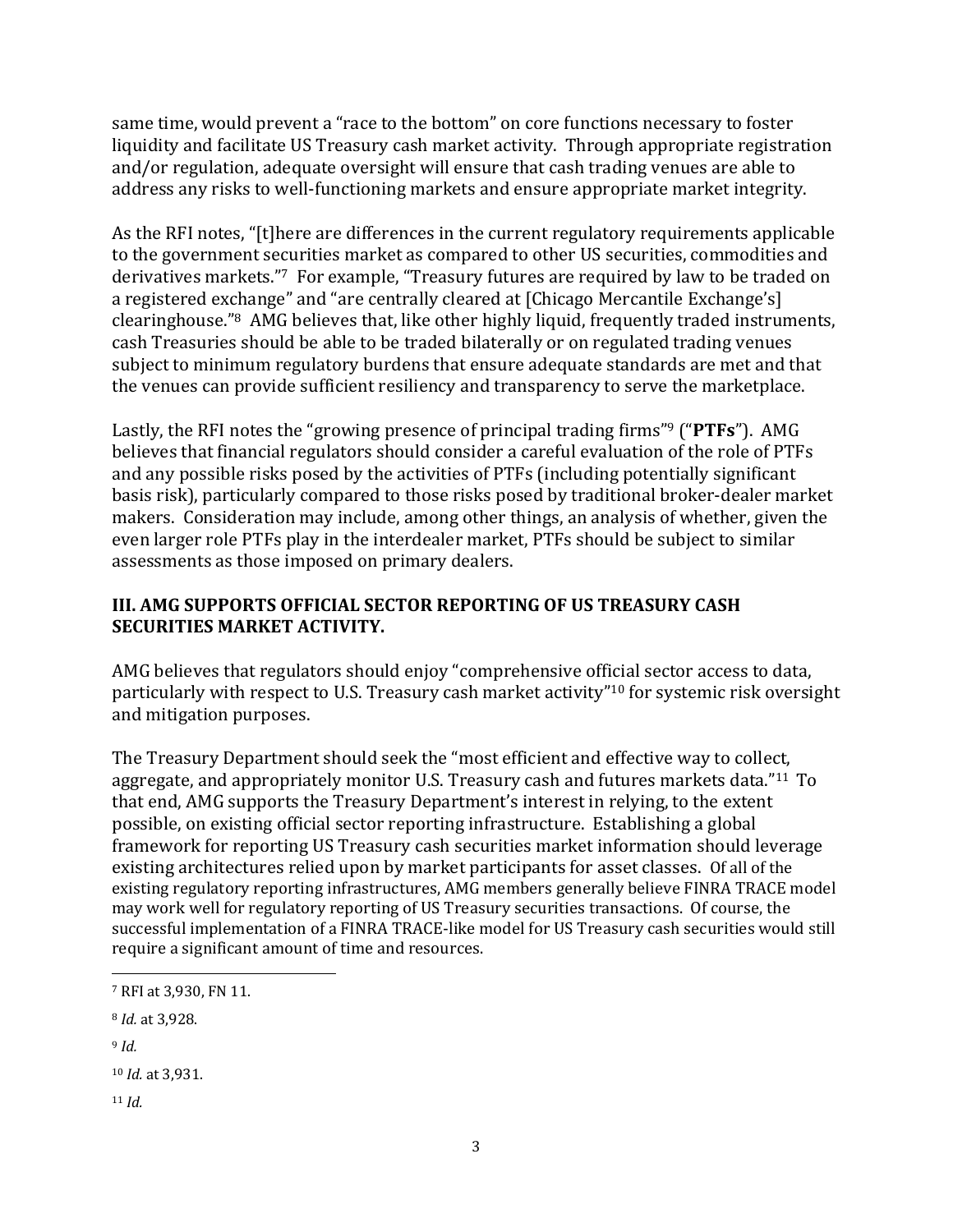However, as the Treasury Department notes, mandating, establishing, and implementing an official sector reporting regime requires coordination across markets and jurisdictions, as well as a careful consideration of the time and resources required to complete such a momentous undertaking. Significant time will be needed for market participants to design, test, and implement a US Treasury cash market reporting regime. Furthermore, the reporting, receipt, warehousing, and maintenance of US Treasury cash market information should be performed in a way that mitigates any cyber or data security risks. Given the importance and value of the information, steps should be taken to ensure security and protection from threats.

The Treasury Department should also benefit from the experience implementing a swap reporting regime, from a regulatory perspective as well as from a market participant perspective. 

First, a phased, multi-step implementation approach worked well for swap market participants and similar considerations should apply to the US Treasury cash market. While the US Treasury market is an institutional market, less sophisticated market participants may require additional time to allocate the appropriate resources for trade reporting. 

Second, reporting obligations should be "one-sided," meaning that one entity should clearly possess the reporting responsibility pursuant to a designated waterfall of entities. For example, trading venues should primarily perform the reporting function, as opposed to " dual reporting," where both counterparties are obligated to report transaction information. The "one-sided" approach is more operationally efficient and reduces the risk of trade reporting errors.

Finally, steps should be taken "to consider transmission protocols, data standards, and identifiers to facilitate data integration." In order for information to be readily receivable, aggregated, and analyzed, data reporting should be subject to one baseline standard for all market participants. Reportable fields should be clearly identified, the trade information reporting formats should be uniform, and these standards should be consistent for all trading venues, market participants, and jurisdictions.

#### **IV. FINANCIAL REGULATORS SHOULD INITIALLY PRIORITIZE OFFICIAL SECTOR REPORTING. PUBLIC REPORTING SHOULD THEN ONLY PROCEED AFTER CAREFUL STUDY OF COMPREHENSIVE US CASH TREASURY MARKET INFORMATION AND ARTICULATION OF THE PUBLIC POLICY GOALS TO BE ACHIEVED BY PUBLIC REPORTING.**

After careful analysis of official sector data, AMG urges the Treasury Department and relevant financial regulatory agencies to clearly articulate the goals of any public reporting framework, including specific data elements and the details related to how the process will function, as well as how the proposed reporting framework will achieve the identified goals. This process will help to ensure that any public reporting framework achieves its intended goals and does not have negative unintended consequences for asset managers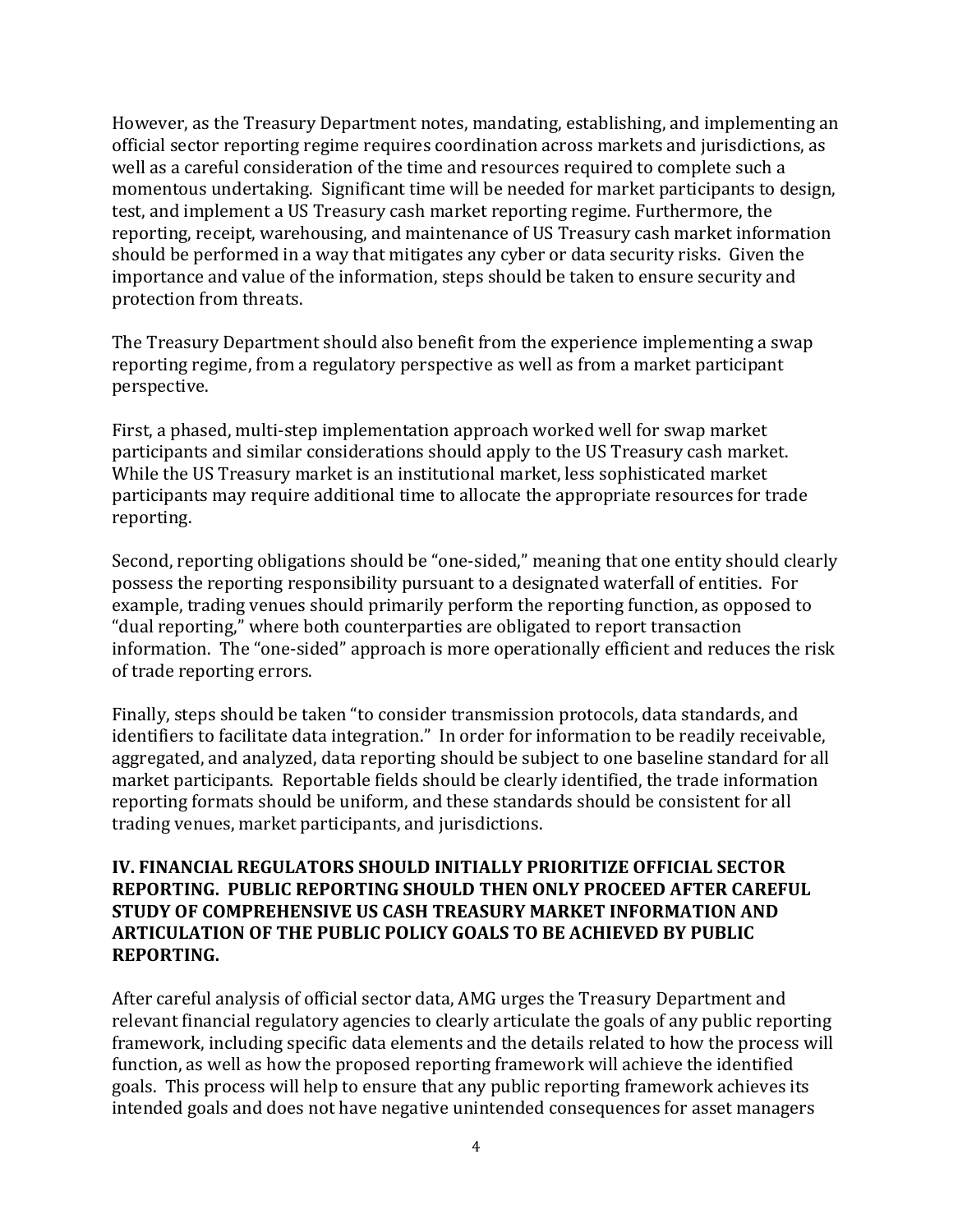who regularly transact in and rely on the US Treasury cash market. AMG members believe that this approach will ensure that publication of market information is done in a way that protects liquidity and encourages increased market activity.

In the future, infrastructure for public data dissemination, if appropriate, should leverage existing frameworks for other financial markets. The Treasury Department should not pursue a new approach when existing solutions already operate and have the necessary technology and connectivity to meet the objectives of the RFI. At this time, given the prematurity of any discussion, AMG declines to offer its views on the preferred model for public data reporting.

Furthermore, similar to comments related to official sector reporting, AMG has concerns about the need for coordination and harmonization of public reporting rules across markets and jurisdictions. Public transparency should be a global initiative, with reporting requirements implemented across jurisdictions and in a coordinated manner.

Should financial regulators proceed with public reporting, specific measures should be taken to address the dissemination of large transaction (or "block trade") information. In other markets, the public dissemination of this information is done on a delayed or masked basis. Implementation of FINRA's TRACE, as well as the CFTC's block trade are illustrative, both in their phased implementation, determination of appropriate threshold trade size amounts, delayed dissemination, and protection of identifying features of individual transactions. AMG encourages the Treasury Department to pursue a similar approach for US Treasury cash market activity and looks forward, at the appropriate time, to discussing the proper framework for a block trade dissemination regime in the future.

Regardless of the approach, block trade allocations should not be reported to the public because of the significant resources needed to complete such a task and the minimal benefit the publication of that information might provide.

Further, with respect to less liquid securities, such as off-the-run Treasuries, particularly for block trades, AMG urges the Treasury Department to take special precautions to prevent liquidity reduction. First, increased transparency for off-the-run Treasuries through public reporting will not likely lead to new market participants because of the relatively illiquid nature of the product. Second, for these less liquid securities, real-time (or nearly real-time) post-trade reporting will likely reduce dealers' willingness to transact, reducing competition and making prices less competitive. While AMG does not offer specific comment on an appropriate delay today, a sufficient amount of time will be necessary so that market makers can appropriately hedge and offset large positions. This protection will help facilitate the necessary liquidity to meet asset managers' needs, particularly during times of market volatility.